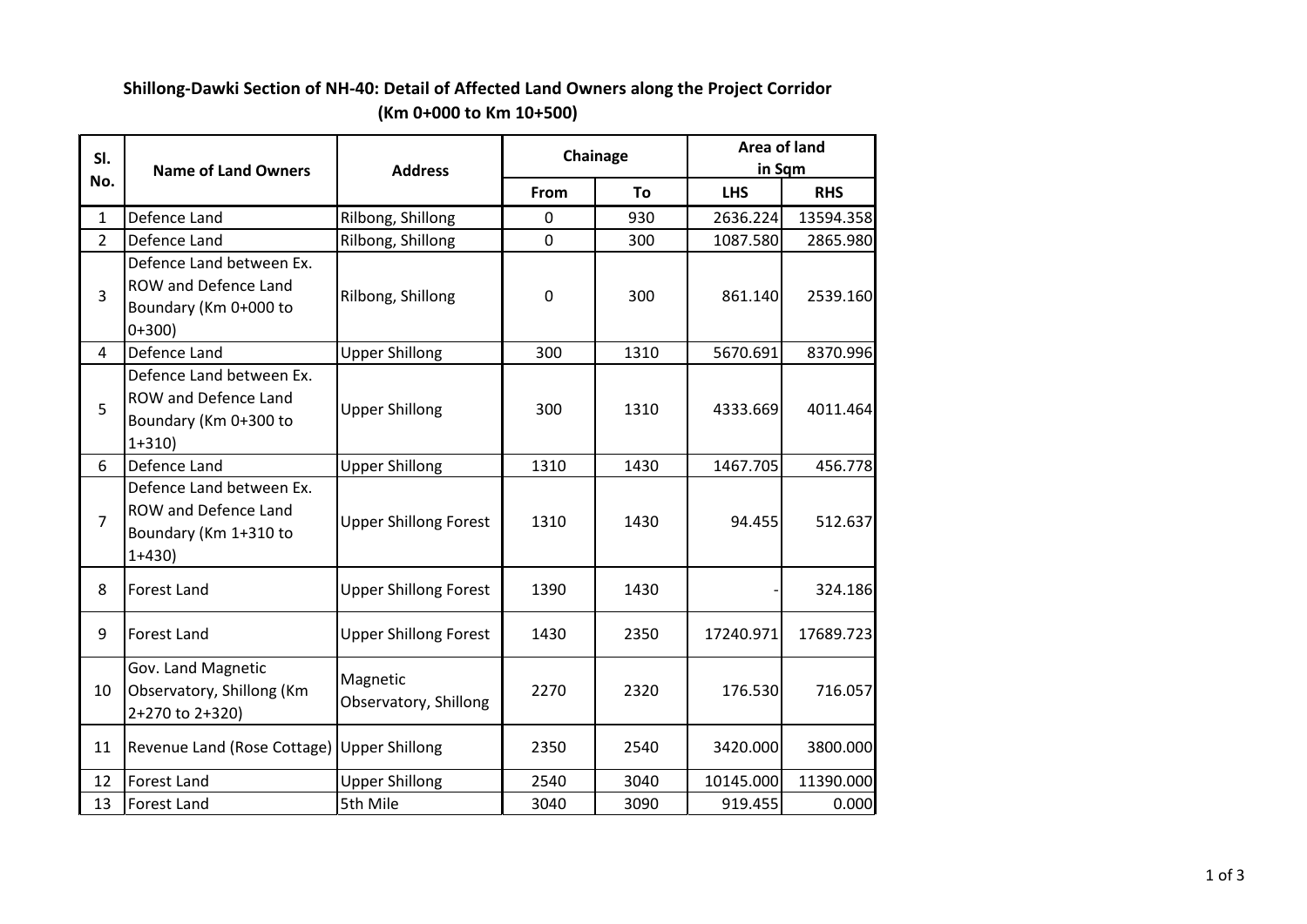## **Shillong-Dawki Section of NH-40: Detail of Affected Land Owners along the Project Corridor (Km 0+000 to Km 10+500)**

| SI.<br>No. | <b>Name of Land Owners</b>                                       | <b>Address</b> | Chainage |      | Area of land<br>in Sqm |            |
|------------|------------------------------------------------------------------|----------------|----------|------|------------------------|------------|
|            |                                                                  |                | From     | To   | <b>LHS</b>             | <b>RHS</b> |
| 14         | Don Bosco Sunny Side School 5th Mile                             |                | 3040     | 3090 | 0.000                  | 1032.506   |
| 15         | Forest Land                                                      | 5th Mile       | 3090     | 3730 | 9045.100               | 2431.860   |
| 16         | <b>Forest Land</b>                                               | 5th Mile       | 4180     | 5270 | 16156.070              | 11130.400  |
| 17         | <b>MEG Tea Farm</b>                                              | 5th Mile       | 5250     | 5550 | 541.062                | 0.000      |
| 18         | <b>Forest Land</b>                                               | 5th Mile       | 5270     | 6780 | 4310.748               | 19471.450  |
| 19         | A.H. & Veterinary Deptt.                                         | 5th Mile       | 6420     | 6620 | 1188.900               | 0.000      |
| 20         | Forest Land (EAC Area)                                           | 7th Mile       | 6780     | 7530 | 1865.133               | 0.000      |
| 21         | Defence Land (Eastern Air<br>Command) from Km 6+780<br>to 7+530) | 7th Mile       | 6780     | 7530 | 195.167                | 1408.125   |
| 22         | <b>Forest Land</b>                                               | 7th Mile       | 7530     | 8320 | 3382.160               | 10503.210  |
| 23         | Acquired by PWD                                                  | <b>Baniun</b>  | 8320     | 8820 | 2441.910               | 0.000      |
| 24         | <b>Forest Land</b>                                               | Baniun         | 8320     | 8980 | 0.000                  | 10600.790  |
| 25         | Tralinsha Nongkhlaw                                              | Baniun         | 8820     | 8870 | 314.670                | 0.000      |
| 26         | C. Nongkhlaw                                                     | <b>Baniun</b>  | 8870     | 8930 | 661.350                | 0.000      |
| 27         | Dr. Syiem                                                        | <b>Baniun</b>  | 8930     | 8980 | 604.650                | 0.000      |
| 28         | <b>Shirty Nongkhlaw</b>                                          | <b>Baniun</b>  | 8980     | 9060 | 1005.440               | 0.000      |
| 29         | Phrimti Nongkhlaw                                                | <b>Baniun</b>  | 9060     | 9070 | 154.630                | 0.000      |
| 30         | Mary Rymbai                                                      | Baniun         | 9070     | 9080 | 180.000                | 0.000      |
| 31         | Gov. (PHC, Pomlum)                                               | Baniun         | 8980     | 9080 | 0.000                  | 1039.840   |
| 32         | Elin Nongkhlaw                                                   | <b>Baniun</b>  | 9080     | 9490 | 10175.000              | 10552.120  |
| 33         | lasuklang Nongkhlaw                                              | Baniun         | 9490     | 9550 | 1680.000               | 0.000      |
| 34         | Elin Nongkhlaw                                                   | <b>Baniun</b>  | 9550     | 9740 | 3920.000               | 6980.000   |
| 35         | Thiemty Nongkhlaw                                                | Baniun         | 9690     | 9770 | 2040.000               | 660.000    |
| 36         | Sienty Nongkhlaw                                                 | <b>Baniun</b>  | 9770     | 9820 | 900.000                | 900.000    |
| 37         | Elin Nongkhlaw                                                   | Baniun         | 9820     | 9870 | 900.000                | 900.000    |
| 38         | Idiola Nongkhlaw                                                 | Baniun         | 9870     | 9920 | 900.000                | 900.000    |